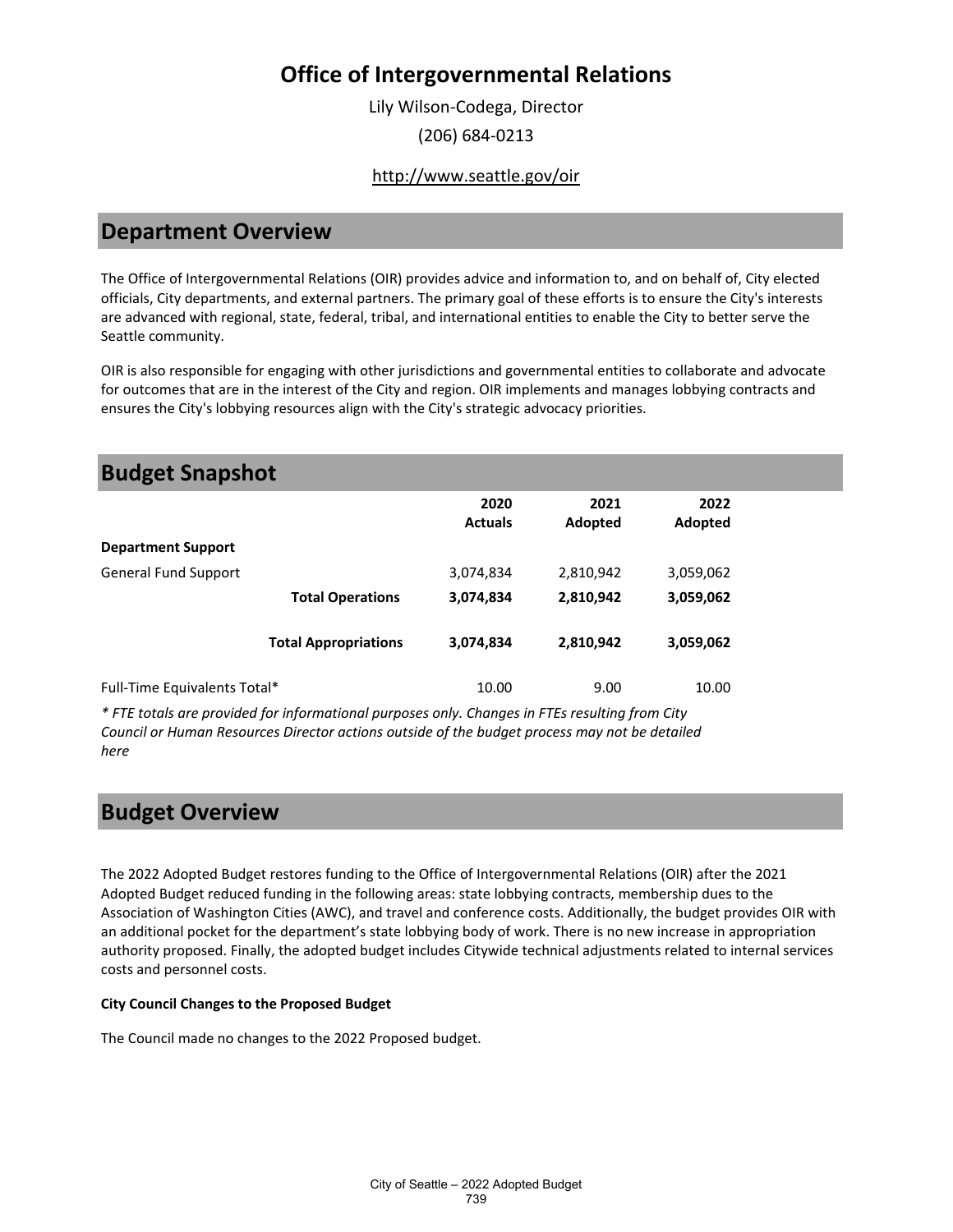### **Incremental Budget Changes**

### **Office of Intergovernmental Relations**

|                                                         | <b>Dollars</b> | <b>FTE</b> |
|---------------------------------------------------------|----------------|------------|
| 2021 Adopted Budget                                     | 2,810,942      | 9.00       |
| <b>Baseline</b>                                         |                |            |
| Citywide Adjustments for Standard Cost Changes          | 19,503         |            |
| <b>Baseline Adjustments for Personnel Costs</b>         | 43,117         |            |
| <b>State Lobbying Contracts Restoration</b>             | 118,000        |            |
| Association of Washington Cities Membership Restoration | 57,500         |            |
| Travel and Conference Budget Restoration                | 10,000         |            |
| <b>Proposed Operating</b>                               |                |            |
| State Lobbyist Pocket Add                               |                | 1.00       |
| <b>Total Incremental Changes</b>                        | \$248,120      | 1.00       |
| <b>Total 2022 Adopted Budget</b>                        | \$3,059,062    | 10.00      |

## **Description of Incremental Budget Changes**

|                                                       | <b>Baseline</b> |
|-------------------------------------------------------|-----------------|
| <b>Citywide Adjustments for Standard Cost Changes</b> |                 |
| Expenditures                                          | \$19.503        |

Citywide technical adjustments made in the baseline phase reflect changes to internal services costs, including rates from the Department of Finance & Administrative Services, Seattle Information Technology Department, Seattle Department of Human Resources, and for healthcare, retirement and industrial insurance charges for the department. These adjustments reflect initial assumptions about these costs and inflators early in the budget process.

#### **Baseline Adjustments for Personnel Costs**

Expenditures \$43,117

This centrally administered change adjusts appropriations to restore the annual wage increase for non-represented Executives, Managers and Strategic Advisors, which was forgone in 2021 due to financial constraints.

#### **State Lobbying Contracts Restoration**

Expenditures \$118,000

This item is a restoration of appropriation authority of \$118,000 to the BO-IR-X1G00 Office of Intergovernmental Relations (OIR) BSL. In 2021, OIR took a one-time reduction in appropriation authority of \$118,000, due to significant revenue losses from the COVID-19 economic and public health crises. This reduction was associated with reduced department resources for representation and lobbying abilities in Olympia, WA, and one-time resources were identified to temporarily fill this need in 2021. This item restores the one-time reduction on an ongoing basis.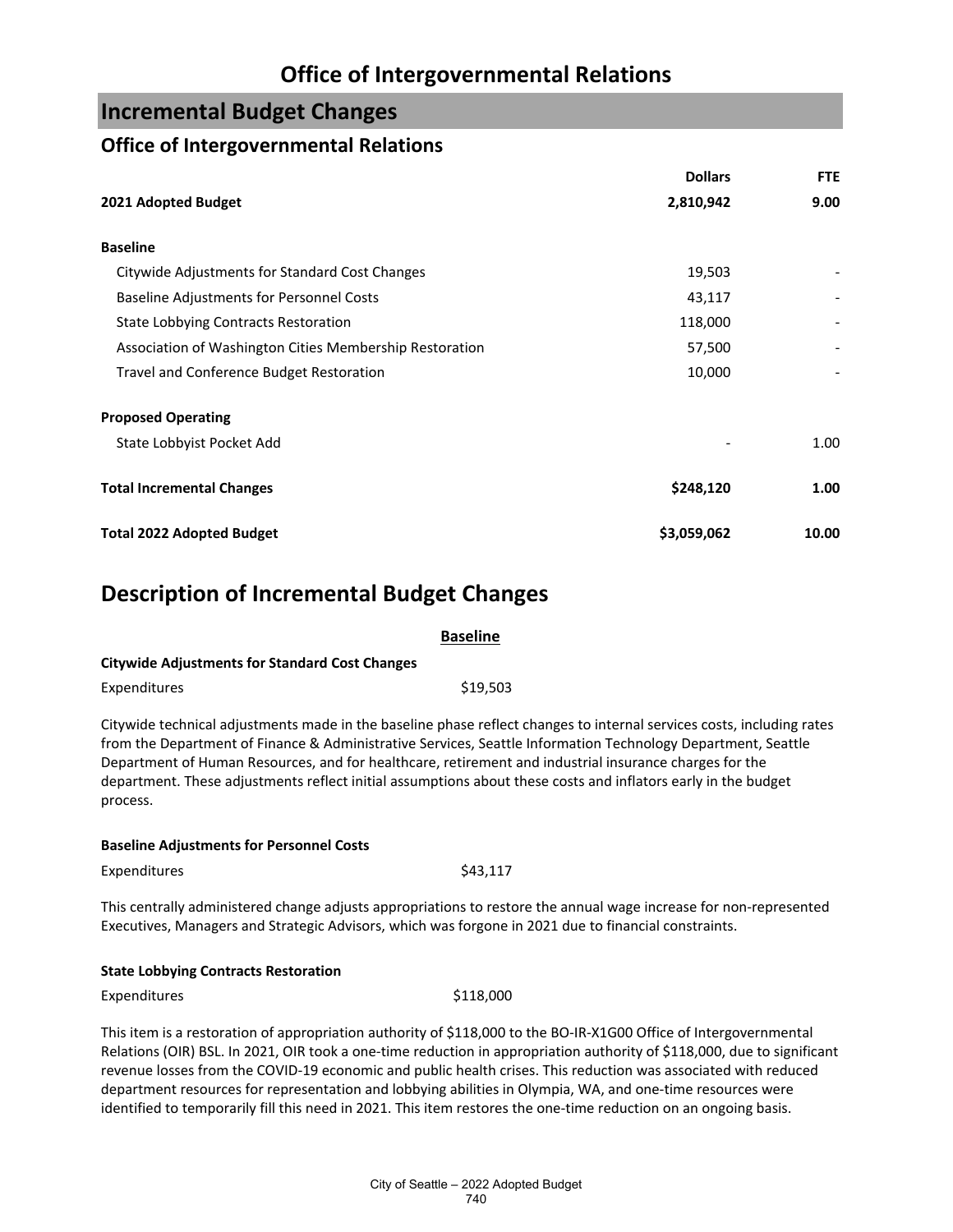#### **Association of Washington Cities Membership Restoration**

| Expenditures                                                                                                                                                                                                                                                                                                                                              | \$57,500 |  |
|-----------------------------------------------------------------------------------------------------------------------------------------------------------------------------------------------------------------------------------------------------------------------------------------------------------------------------------------------------------|----------|--|
| This item is a restoration of appropriation authority of \$57,500 to the BO-IR-X1G00 Intergovernmental Relations BSL,<br>following a one-time reduction in 2021. In 2021, the Office of Intergovernmental Relations took a one-time<br>reduction in appropriation authority of \$57,500, due to significant revenue losses from the COVID-19 economic and |          |  |
| public health crises. This reduction was associated with a 50% reduction of 2021 Membership Dues to the                                                                                                                                                                                                                                                   |          |  |
| Association of Washington Cities (AWC). This item restores the one-time reduction.                                                                                                                                                                                                                                                                        |          |  |

#### **Travel and Conference Budget Restoration**

Expenditures \$10,000

This item is a restoration of appropriation authority of \$10,000 to the BO-IR-X1G00 Office of Intergovernmental Relations (OIR) BSL. In 2021, OIR took a one-time reduction in appropriation authority of \$10,000, due to significant revenue losses from the COVID-19 economic and public health crises. This reduction was associated with reduced travel and conference expenses in 2020 and 2021, which expect to return in 2022. This item restores the one-time reduction.

#### **Proposed Operating**

#### **State Lobbyist Pocket Add**

Position Allocation **1.00** 

This item creates 1.0 FTE Strategic Advisor 2,Exempt pocket in the Office of Intergovernmental Relations. This add will help to ensure that all regular OIR positions can be filled, including the State Lobbyist body of work. This proposal is for the pocket add only. No increase in appropriation authority is needed to fund this position.